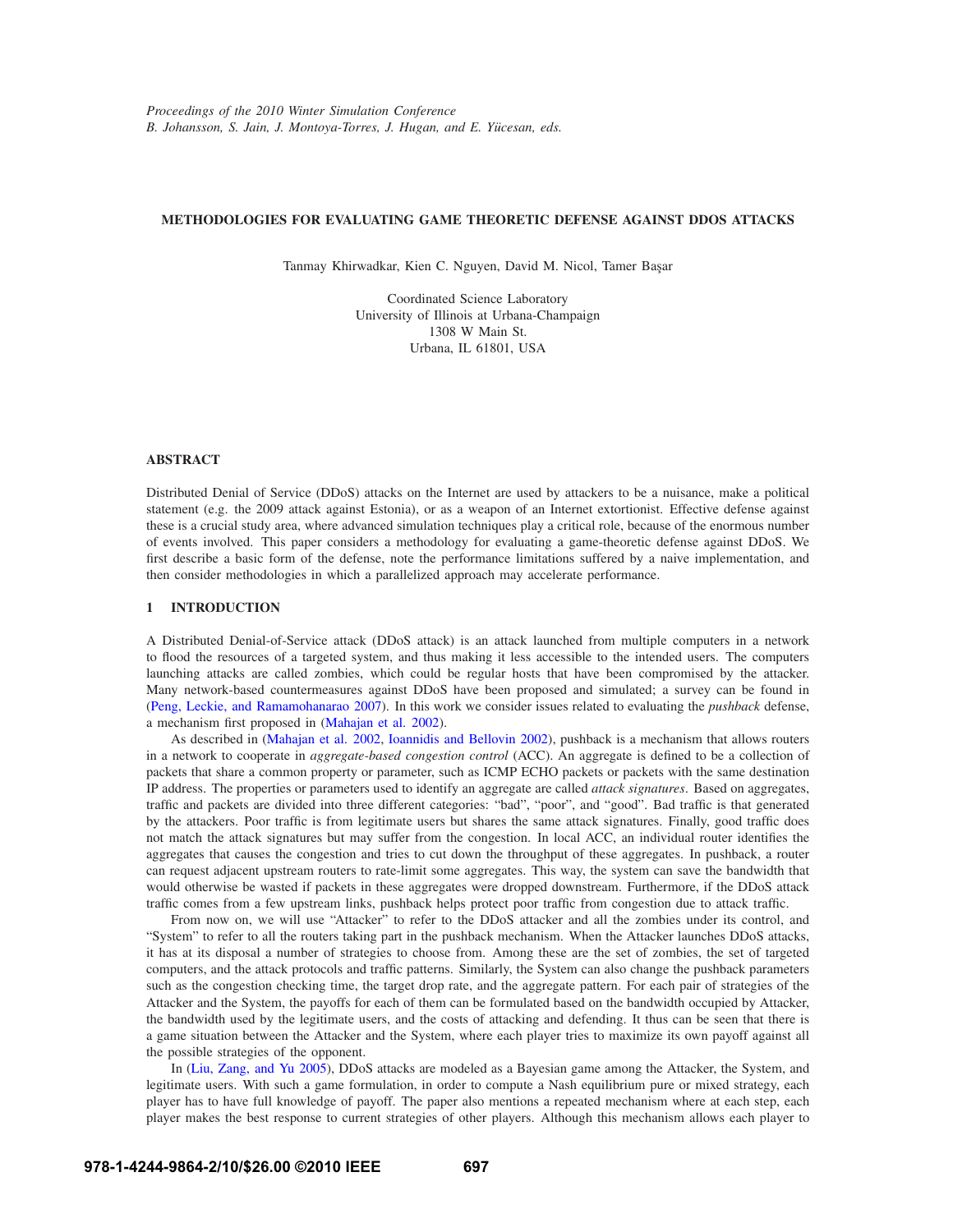#### *Khirwadkar, Nguyen, Nicol, and Başar*

proceed without necessarily knowing others's payoff matrices, it works well only when the game has a pure strategy Nash equilibrium.

We examine a repeated game model based on the *fictitious play* (FP) process for pushback defense. In a FP process, each player observes all the actions up to present and makes estimate of the mixed strategy of the opponent's actions. At each stage, she updates this estimate and plays the pure strategy that is the best response to the estimate. It can be seen that in a FP process, if one plays a fixed strategy (either of the pure or mixed type), the opponent's strategy will converge to the best response to this fixed strategy. Furthermore, it has been shown that, for many classes of games, such a FP process will finally render both players playing the Nash equilibrium.

The rest of the paper is organized as follows. In Section 2, we present the setup and mathematical basis of the fictitious play model. Next, we present the implementation details of the simulations in Section 3. The simulation results are shown in Section 4, and a discussion concerning methodology for parallelization in Section 5. Finally, some concluding remarks will end the paper.

## **2 FICTITIOUS PLAY MODEL**

In this section we present an overview of static games and fictitious play, where player  $P_1$  has *m* and player  $P_2$  has *n* possible actions (pure strategies) (Shamma and Arslan 2004, Shamma and Arslan 2005, Nguyen, Alpcan, and Başar 2009, Nguyen, Alpcan, and Başar 2010b).

### **2.1 Static Games**

We first introduce a one-shot nonzero-sum version of the games, which we will refer to as static games. In equations written for the generic player  $P_i$ ,  $i = 1, 2$ , we use k to denote *m* or *n*. Denote by  $p_1 \in \Delta(m)$  and  $p_2 \in \Delta(n)$  a pair of mixed strategies for *P*<sub>1</sub> and *P*<sub>2</sub>, respectively, where  $\Delta(k)$  is the simplex in  $\mathbb{R}^k$  ( $\mathbb{R}$  is the set of real numbers), i.e.,

$$
\Delta(k) \equiv \left\{ s \in \mathbb{R}^k | s_j \ge 0, j = 1, ..., k, \sum_{j=1}^k s_j = 1 \right\}.
$$
 (1)

For a static game, player *i* selects an integer action  $v_i$  according to the mixed strategy  $p_i$ . The (instant) payoff for player *P<sub>i</sub>* is  $v_i^T M_i v_{-i}$ , where we use  $v_i^{(j)}$ ,  $j = 1, ..., k$ , to indicate the *j*th vertex of the simplex  $\Delta(k)$  (For example, when  $k = 2$ ,  $v_i^{(1)} = [1 \ 0]^T$  for the first action, and  $v_i^{(2)} = [0 \ 1]^T$  for the second action)<sup>1</sup>. For a pair of mixed strategies  $(p_1, p_2)$ , the utility functions are given by the expected payoffs:

$$
U_i(p_i, p_{-i}) = E\left[v_i^T M_i v_{-i}\right]
$$
  
=  $p_i^T M_i p_{-i},$  (2)

where  $M_i$  is the payoff matrix of  $P_i$ ,  $i = 1,2$  (Note that  $M_1$  is of dimension  $m \times n$  and  $M_2$   $n \times m$ .) This standard formulation of the payoff functions leads to a FP process that will be referred to as *classical FP*.

Now, the *best response* mappings  $\beta_1 : \Delta(n) \rightarrow \left\{ v_1^{(1)}, v_1^{(2)}, \ldots, v_1^{(m)} \right\}$  and  $\beta_2 : \Delta(m) \rightarrow \left\{ v_2^{(1)}, v_2^{(2)}, \ldots, v_2^{(n)} \right\}$  are defined as:

$$
\beta_i(p_{-i}) = \arg \max_{v_i \in \left\{v_i^{(1)}, v_i^{(2)}, \dots, v_i^{(k)}\right\}} U_i(v_i, p_{-i}).
$$
\n(3)

Note that given *p*<sub>−*i*</sub>, the best response mapping can be set-valued, i.e., there may be multiple vertices of the simplex  $\Delta(k)$  that yield the maximum value of the payoff function.

Finally, a (mixed strategy) Nash equilibrium is defined to be a pair  $(p_1^*, p_2^*) \in \Delta(m) \times \Delta(n)$  such that for all  $p_1 \in \Delta(m)$ and  $p_2 \in \Delta(n)$ 

$$
U_i(p_i, p_{-i}^*) \le U_i(p_i^*, p_{-i}^*). \tag{4}
$$

In a static game, as both players act simultaneously, each player cannot observe the action of the other. Their choice of actions (or probabilities of actions – mixed strategies) is based on their knowledge of both payoff matrices.

<sup>1</sup>As standard in the game theory literature, the index −*i* is used to indicate those of other players, or the opponent in this case.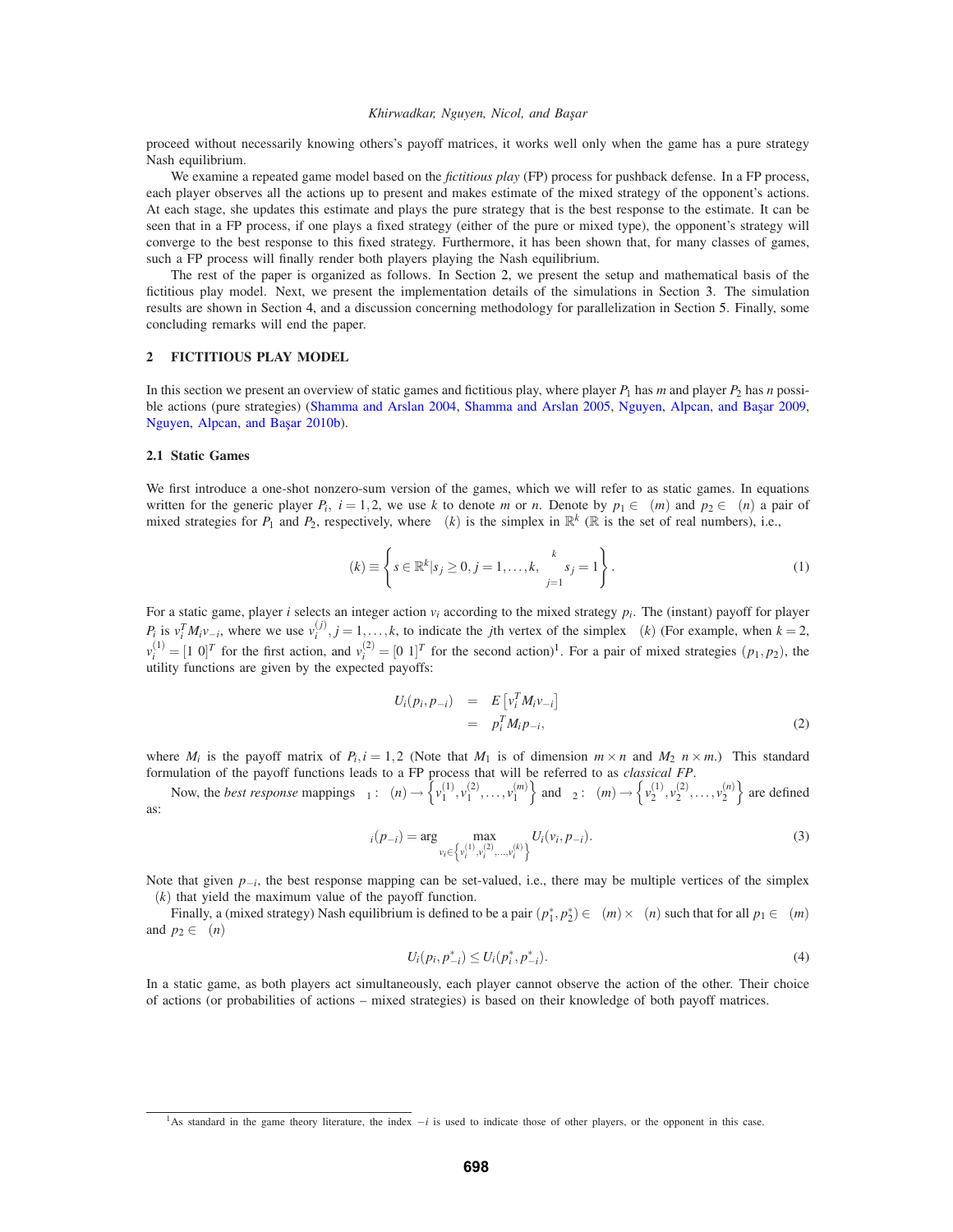## **2.2 Fictitious Play Process**

From the static game described in Subsection 2.1, we define the (discrete-time) FP process as follows. The game is now repeated at times  $\tau \in \{0, 1, 2, \ldots\}$ . The empirical frequency  $p_i(\tau)$  of player  $P_i$  is given by

$$
p_i(\tau + 1) = \frac{1}{\tau + 1} \sum_{j=0}^{\tau} v_i(j)
$$
 (5)

Using induction, we can prove the following recursive relation:

$$
p_i(\tau+1) = \frac{\tau}{\tau+1} p_i(\tau) + \frac{1}{\tau+1} v_i(\tau).
$$
\n
$$
(6)
$$

Player  $i$ ,  $i = 1, 2$ , then employs the following algorithm:

- 1: Given payoff matrix *Mi*.
- 2: **for**  $\tau \in \{0, 1, 2, ...\}$  **do**
- 3: Update the empirical frequency of the opponent  $p_{-i}(\tau + 1)$  using (6).
- 4: Pick the optimal pure strategy (strategies) using (3).
- 5: If there are multiple optimal strategies, randomize over the optimal strategies with equal probabilities. 6: **end for**

### **Algorithm 1**: Fictitious Play Algorithm.

Thus, in terms of information, there are two main features that distinguish a FP process from the corresponding static game (the static game with the same payoff formulation). First, each player can make decisions without necessarily knowing the other's payoff matrix. Second, each player has to be able to observe the other's actions. For several classes of games, however, it has been shown that such a FP process will finally render both players playing their Nash equilibrium strategies.

### **3 IMPLEMENTATION**

### **3.1 Test Topology**

A straightforward simulation based approach is packet-based; most discrete-events move packets through routers and switches. While this reflects the real-world, it does call for the generation and transmission of many many packets. We set to out implement pushback using a common networking simulator, PRIME (Liu 2006, Liu 2007, Liljenstam et al. 2005). We configured a network that contains essentially only the routers involved in moving traffic from attackers to the victim, illustrated in Figure 1. Of the 64 hosts, *U*1 to *U*64, there are 8 zombies and 56 legitimate users. Both zombies and users send packets to servers *S*1 and *S*2. The routers  $Ri$ ,  $i = 0, 1, 2, 3$ , are organized in a hierarchical manner where the subscript *i* denotes the level, and the subscript *j* denotes the router in a level. In the Attacker's side, a central controller controls all the zombies in the network using control messages. Similarly, in the System's side, a master router controls the (slave) routers taking part in the pushback mechanism with pushback control messages.

Each router employs a version of the IP protocol with modifications for enforcing pushback (Mahajan et al. 2002), (Ioannidis and Bellovin 2002).

Every router checks for congestion after each specified time interval which we refer to as the*Congestion Checking Interval*. A router is considered to be in congestion if *Incoming Data Rate* >  $(1+Target\_Drop\_Rate) \times Outgoing\_Bandwidth$ . Here, *Target Drop Rate* is the acceptable rate of dropping packets for the router. If a router detects congestion, it looks through the log of dropped packets that it maintains to identify an attack signature. Since the source ip-address of a packet can be spoofed by the Attacker, we only use the destination ip-address as the attack signature. Thus, the router identifies the most frequently occurring destination ip-address in the dropped packets log as the signature. For the sake of efficiency, the log is of a fixed size and new log records overwrite older ones if the log is full. In subsequent checks for congestion, if the router detects that incoming traffic which does not match the signature is still greater than  $(1+Target\textit{Drop} \textit{Rate}) \times Outgoing\textit{Bandwidth}$  then each time it adds the next-most frequently occurring destination ip-address in the log to the current signature. Each signature has a timestamp which is updated every time the router detects congestion. A router also sends the identified signatures to its immediately upstream routers and uses signatures received from downstream routers as attack signatures. Traffic through the router which matches the signature (*Signature Traffic*) is filtered out. The maximum signature traffic allowed to pass through the router is *Outgoing Bandwidth*×(1+*Target Drop Rate*)−*Non Signature Tra f f ic*. A router also periodically checks if any of the attack signatures has expired after a specified time interval (which we refer to as *Refresh Interval*). Routers periodically send update messages for signatures to upstream routers. Routers use update messages from downstream routers to update the timestamp of the signatures received from downstream routers.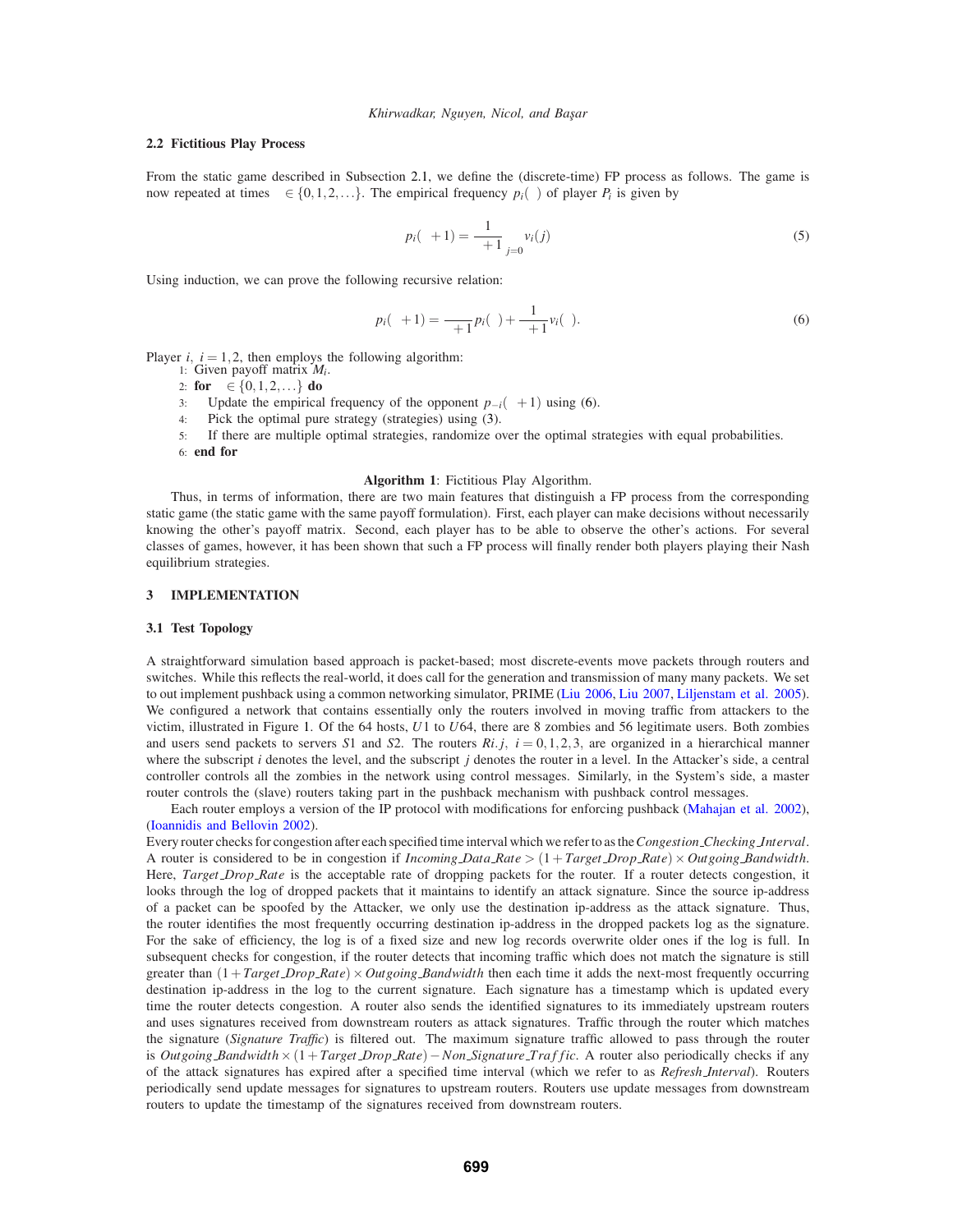| Networks | $AA_1$ | A <sub>2</sub>                                                                        | $A_3$ | A4 | $A_5$ | Users' Datarates                                                                          |
|----------|--------|---------------------------------------------------------------------------------------|-------|----|-------|-------------------------------------------------------------------------------------------|
|          |        | Network I   91.73 Mbps   55.04 Mbps   27.52 Mbps   2.75 Mbps   0.275 Mbps   1.93 Mbps |       |    |       |                                                                                           |
|          |        |                                                                                       |       |    |       | Network II   13.76 Gbps   5.504 Gbps   2.752 Gbps   0.275 Gbps   30.58 Mbps   124.42 Mbps |

Table 1: Attacker's actions (Datarates generated by all 8 zombies) and collective users' datarates.

Experiments revealed that the volume of simulation traffic forced selection of unrealistically low bandwidths for the links the simulation were to run fast enough to evaluate the defense in a timely fashion (2 Mbps for the Edge bandwidths, 20 Mbps for the Backbone bandwidths). To address this, we created another model where all traffic is described in terms of flows; in these an event occurs when a flow's rate changes at a router, not when a packet crosses it. Flow rates will be constructed to represent aggregated background flows. This choice also makes the simulation more friendly to parallel execution, in a way that we later describe. In this case we were able to use much more realistic bandwidths, OC3 for the Edge (155.52 Mbps) and OC48 on the Backbone links (2.488 Gbps).



Figure 1: Network Topology.

## **3.2 Game Formulation**

The Attacker's pure strategies are given by  $A_{att} = \{A_1, \ldots, A_5\}$ , where  $A_i$ ,  $i = 1, \ldots, 5$  are the collective attack datarates (generated by all 8 zombies). The System consists of all the routers taking part in pushback defense,  $\{R_1, \ldots, R_r\}$ . The pushback behavior of a router is represented by three parameters: *Congestion\_Checking\_Interval*, *Refresh\_Interval*, and *Target Drop Rate*. The action space of the System,  $A_{sys} = \{S_1, \ldots, S_6\}$ , is the same for both Networks I and II, and is specified in Table 2. For each pair  $(A_i, S_j)$ ,  $i = 1, \ldots, 5$ ,  $j = 1, \ldots, 6$ , the payoff of the Attacker is given by

$$
U_{att} = \alpha \frac{B_{ao}}{B_N} + (1 - \alpha) \left( 1 - \frac{\sum_{l=1}^{L} B_{lo}^{(l)}}{\sum_{l=1}^{L} B_{lw}^{(l)}} \right),\tag{7}
$$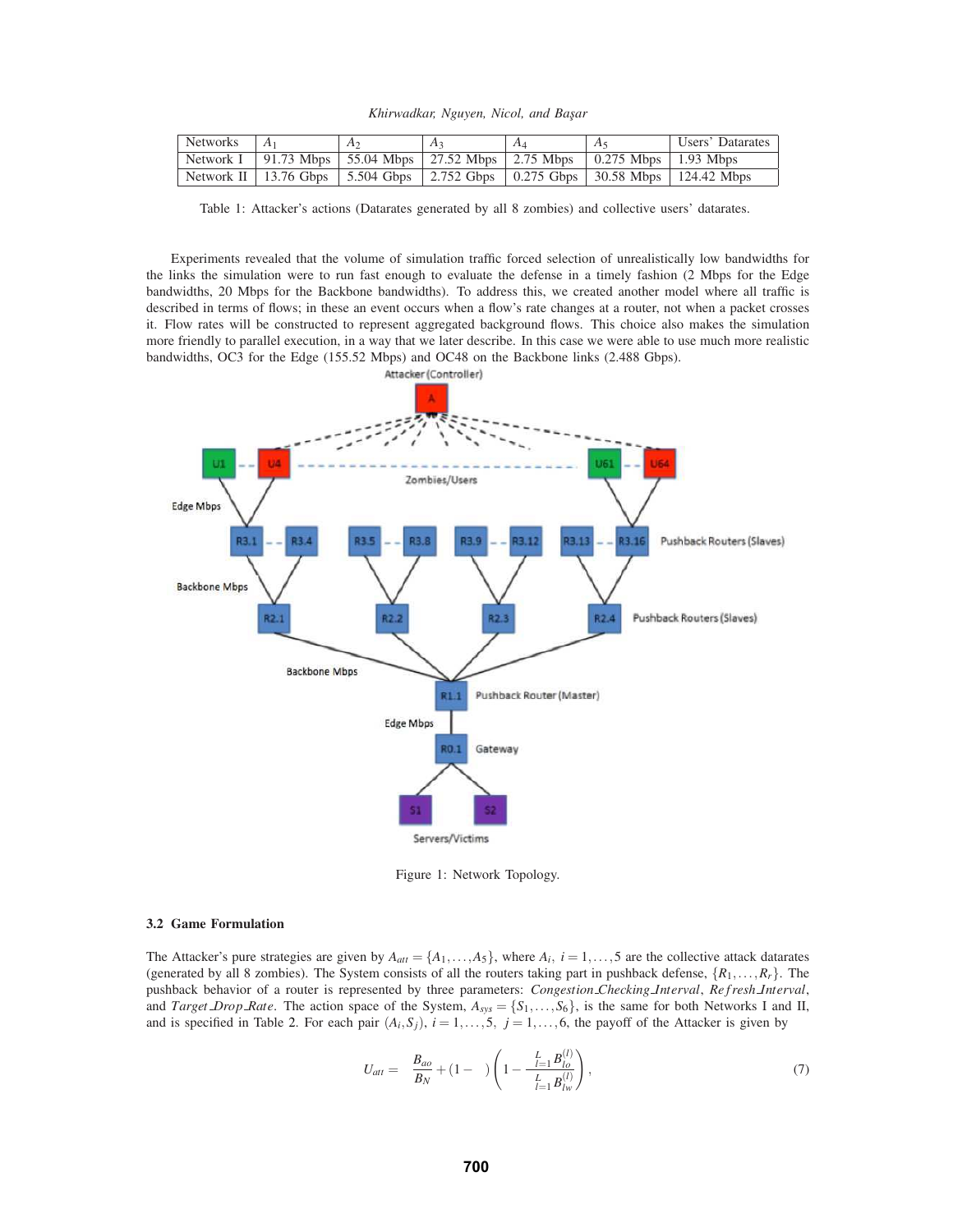| Actions | Congestion_Checking_Interval (s) $\vert$ Refresh_Interval (s) | Target_Drop_Rate |
|---------|---------------------------------------------------------------|------------------|
| 1 ل     |                                                               | 0.05             |
| $S_2$   |                                                               | 0.05             |
| $S_3$   | 4                                                             | 0.05             |
| $S_4$   |                                                               | 0.03             |
| $S_5$   | b                                                             | 0.05             |
| $S_6$   | ◠                                                             | 0.07             |

Table 2: System's actions.

where  $B_{l_o}^{(l)}$  is the bandwidth occupied by the legitimate user *l*, and  $B_{l_w}^{(l)}$  is the bandwidth required by the legitimate user *l*,  $l = 1, \ldots, L$ , where *L* is the number of legitimate users (56 in our simulations),  $B_{ao}$  is the bandwidth occupied by the Attacker, and  $B_N$  is the bandwidth capacity ( $B_N = 2$  Mbps for Network I and  $B_N = 155.52$  Mbps for Network II).  $\alpha \in [0,1]$  is used to balance between the damage the Attacker does to the System and the damage it causes to the legitimate users;  $\alpha$  is chosen to be 0.2 throughout our simulations. The payoff of the System is given by

$$
U_{sys} = \omega \frac{\sum_{l=1}^{L} B_{lo}^{(l)}}{\sum_{l=1}^{L} B_{lv}^{(l)}} + (1 - \omega) \left( 1 - \frac{B_{ao}}{B_N} \right),\tag{8}
$$

where  $\omega \in [0,1]$  is used to balance between the utility the System can provide for the legitimate users and the pushback it applies against the Attacker;  $\omega$  is chosen to be 0.8 throughout our simulations. The costs of attacking and defending can also be included in the payoff functions.

For the Attacker, the action to be taken is determined by the controller and sent to the zombies. The zombies then adjust their datarates and pick their victims accordingly. Similarly, for the System, the action to be taken is determined by the master router and sent to the slave routers. The slave routers then adjust their pushback parameters accordingly.

Our simulations consists of two steps: payoff measurement and fictitious play. In the first step, the System and the Attacker are forced to take each pair of actions. The attack traffic, good traffic, and poor traffic at router *R*0.0 are then measured. These measurements are used to calculate the payoffs for the Attacker and the System using Equations (7) and (8). In the second step, both the System and the Attacker use a fixed time interval as a "time step", during which the action taken by the opponent is identified. At the end of each time interval, both players choose the next action to be taken (which is the best response to the empirical frequencies of the opponent's actions (using Algorithm 1 with the payoff matrices obtained from Step 1). The time step is chosen to be 50s, which allows enough time for the pushback mechanism to stabilize.

### **3.3 Flow Generation**

In a packet-based simulation the Attacker's traffic consists of fixed length IP packets generated at a constant rate by the zombies. Users' traffic consists of fixed length IP packets with inter-packet times being exponentially distributed. For determining the parameter of the exponential distribution, we set the average user datarate to be the bandwidth of the router *R*0.0 divided by the number of hosts in the network. The rationale is that if all users send out data with this rate, there should be no congestion in the network. The datarates generated by the each zombie ranges from around 300 to 1 times the legitimate user datarate.

In order to increase simulated bandwidth to realistic levels, we developed a flow-based version (Nicol and Yan 2006), and study it on the same architecture (but with OC3 and OC48 level bandwidths for the Edge and Backbone links). In this approach, we push "rate events" through paths, not packets. We model two different types of traffic: background traffic and Attacker traffic. Attacker traffic is the traffic generated and controlled by the Attacker. It is deterministic in nature, i.e., the Attacker can precisely control these flows. Background traffic is the aggregate of all other traffic in the network and is stochastic in nature. For background traffic, we assume that different flows are statistically independent.

The input flow at a router port at any instant is the sum of deterministic traffic (from the Attacker) and the stochastic traffic (background traffic). The input deterministic traffic at a given router is the sum of outgoing deterministic flows from all routers connected to it. The input stochastic flows are generated using Gaussian copulas (Nelsen 2006). The idea is to change the input flows in an auto-correlated way, in order to model the dependence in time in flow measurements, owing to the flow representing an aggregate of point-to-point flows. Specifically, let *Z* be a discrete-time stochastic process describing a flow; the random variable  $Z_t$  is the flow rate at time *t*. Let  $\rho_{st}$  be the correlation coefficient between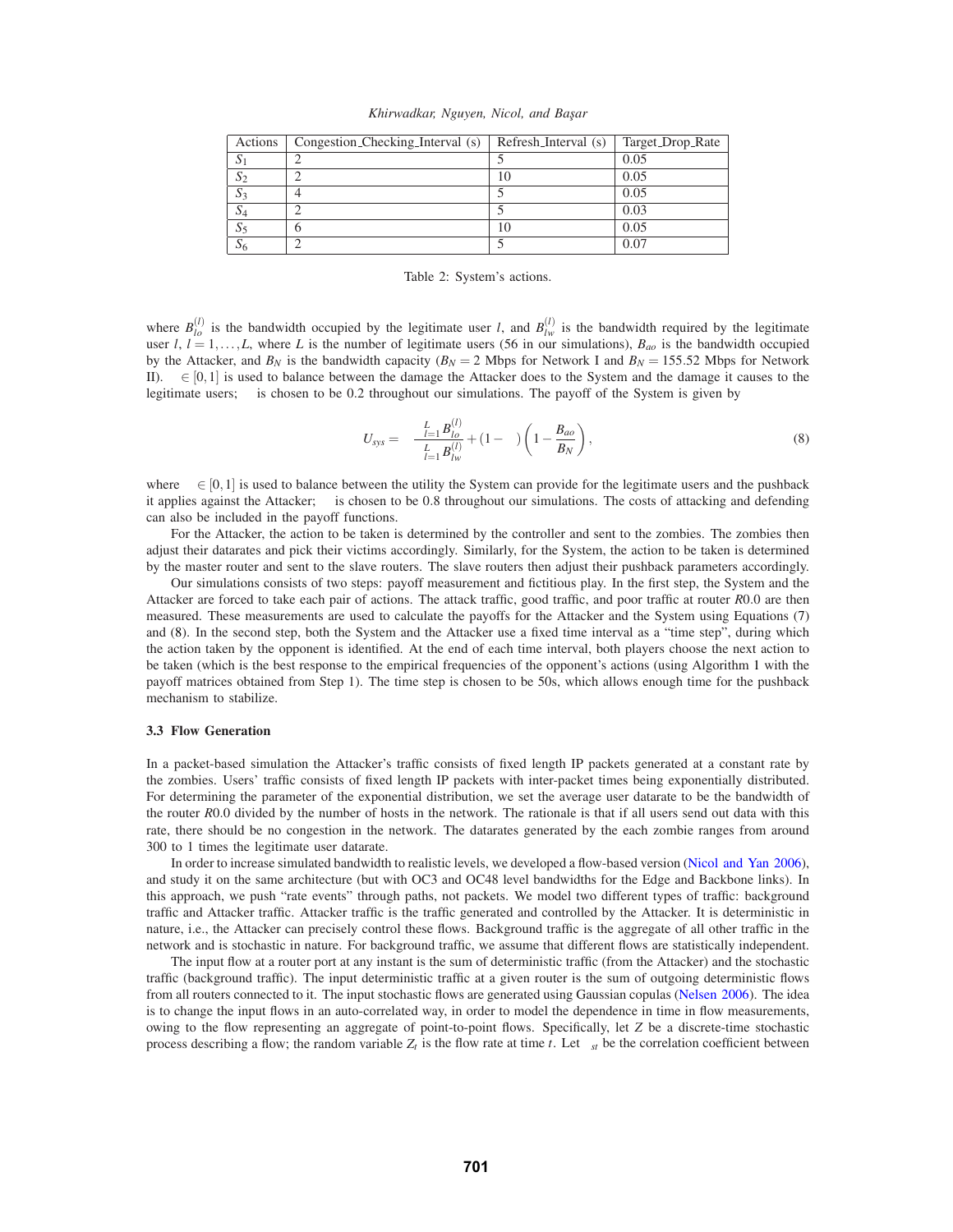#### *Khirwadkar, Nguyen, Nicol, and Başar*

*Z<sub>s</sub>* and *Z<sub>t</sub>*; we assume that  $\rho_{st} = 0$  for  $|s - t| > n$ , where *n* is a positive integer. Let

$$
\Sigma \equiv \{\rho_{st}\}, \ s, t = i - 1, i - 2, \dots, i - n, \ (n \times n \text{ matrix}),
$$
  
\n
$$
\underline{\rho}_{ji} \equiv (\rho_{i,i-1}, \rho_{i,i-2}, \dots, \rho_{i,i-n}), \ (1 \times n \text{ vector}),
$$
  
\n
$$
\underline{\rho}_{ij} \equiv \underline{\rho}_{ji}^T.
$$

Let  $\underline{Z}_i \equiv (Z_{j-1},...,Z_{j-n})^T$ . We have that  $Z_j \sim \mathbb{N}(\mu,\sigma^2)$ , i.e.,  $Z_j$  is a Gaussian random variable with mean  $\mu$  and variance  $\sigma^2$ . Then we have

$$
(Z_j | Z_i = \underline{z}_i) = \mathbb{N}(\tilde{\mu}, \tilde{\rho} \sigma^2),
$$
\n(9)

where

$$
\tilde{\mu} = \underline{\rho}_{ji} \Sigma^{-1} \underline{z}_i
$$
\n
$$
\tilde{\rho} = 1 - \underline{\rho}_{ji} \Sigma^{-1} \underline{\rho}_{ij}.
$$

In this simulation, we choose  $n = 5$ ,  $\rho_{st} = (0.75)^{|s-t|}$ ,  $\mu = 0.8 \times outgoing$  *bandwidth*/*number of flows*, and  $\sigma^2 = \mu/3$ .

Given the input flows at a router the *Drop\_Rate* is defined as *Outgoing\_Bandwitdh*×(1+*Target\_Drop\_Rate*)− (*Input Flowrate*). In absence of filtering, the number of dropped packets from any flow at time *t* is *Drop Rate*  $\times t$ . If there is a filter on any flow, then the flow rate is scaled by the filter rate before the *Drop Rate* is calculated. In the simulation each router periodically samples its stochastic input flows and recalculates its output flows. Any changes in deterministic output flows are sent to routers connected to the given router. A router on receiving an update in deterministic input flow, recalculates its output flows and updates connected routers. The dropped packets set is also updated at each recalculation of flows at the routers. Since the pushback mechanism only needs the dropped-packets set and the test for congestion to work, the mechanism works well with the flow-based simulation.

### **4 SIMULATION RESULTS**

In this section, we present the simulation results of both packet-based simulation and flow-based simulation.

#### **4.1 Packet-based simulation results**

The results from payoff measurements are presented in Table 3. We use the parameters given in Section 3. The payoff matrices of the System and the Attacker are shown in Tables 4 and 5.



Figure 2: System's empirical frequencies - packet-based. Figure 3: Attacker's empirical frequencies - packet-based.

The Nash Equilibrium calculated using Gambit (McKelvey, McLennan, and Turocy 2006) is (0,0,1,0,0) for the Attacker and (0,0,0,1,0,0) for the System. The fictitious play simulation results are given in Figures 2 and 3. The number of time steps simulated is about 300. It can be seen that the frequency of pure strategy *S*4 of the System goes to 1 while those of other pure strategies go to 0. Similarly, the frequency of pure strategy *A*3 goes to 1, while those of the others go to 0. This coincides with the Nash Equilibrium obtained from Gambit.

It is however worth noting that in general this mechanis does not guarantee convergence to a Nash equilibrium. For two-player zero-sum FP, the convergence proof was obtained for arbitrary numbers of actions for each player  $(m \times n)$  (Robinson 1951). For nonzero-sum games, the proofs for two-player FP have been found for the case where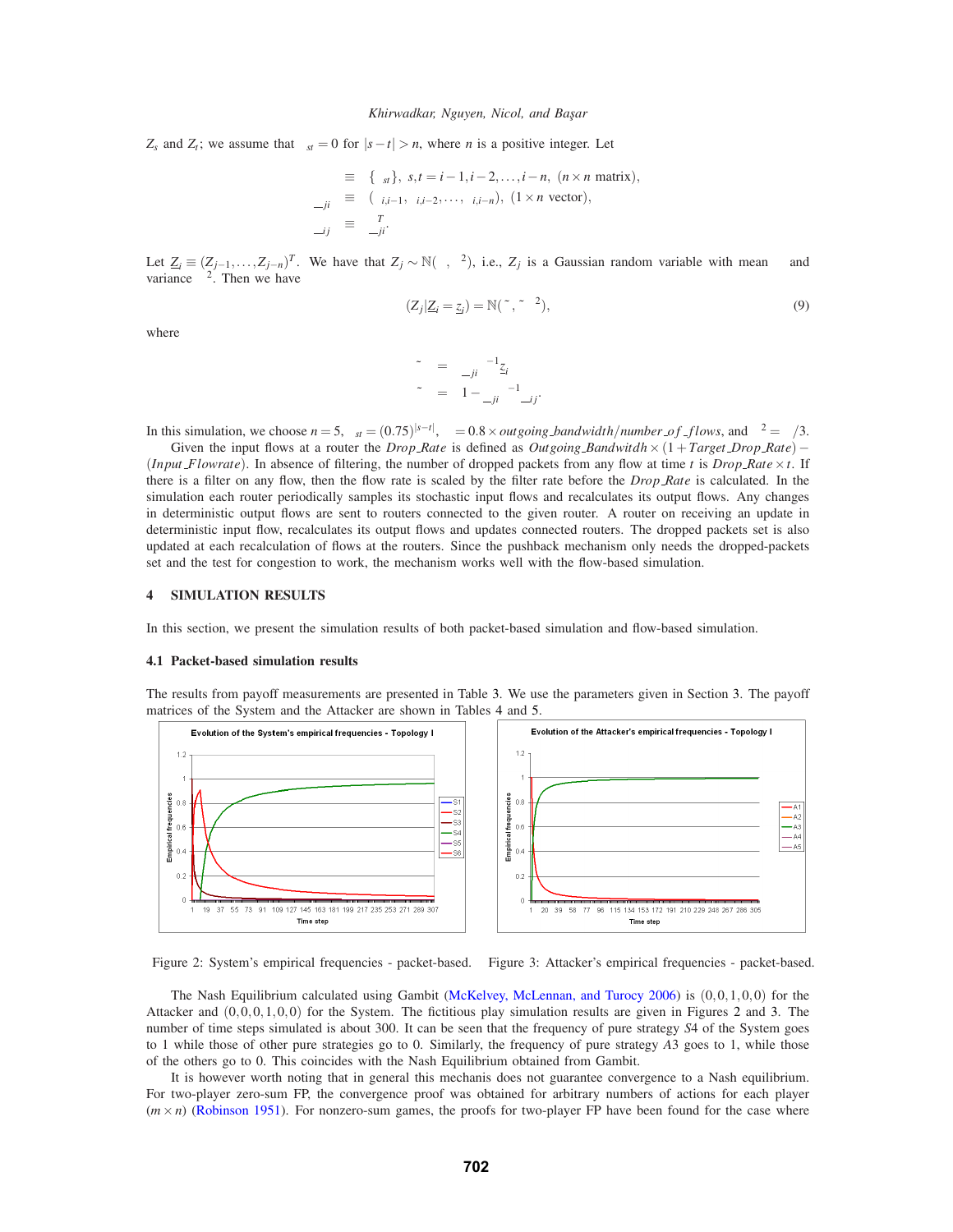| Khirwadkar, Nguyen, Nicol, and Başar |  |  |  |  |
|--------------------------------------|--|--|--|--|
|--------------------------------------|--|--|--|--|

| Actions             | Attacker Traffic | Good Traffic            | Poor Traffic | Attacker Payoff | System Payoff |
|---------------------|------------------|-------------------------|--------------|-----------------|---------------|
| A1, S1              | $2.42E + 05$     | $5.15E + 05$            | $8.70E + 03$ | 0.6067          | 0.3933        |
| A1, S2              | $2.42E + 05$     | $5.12E + 05$            | $8.48E + 03$ | 0.6083          | 0.3917        |
| A1, S3              | $3.07E + 05$     | $5.00E + 05$            | $9.22E + 03$ | 0.6194          | 0.3806        |
| $A1,\overline{S4}$  | $2.40E + 05$     | $5.33E + 05$            | $1.55E + 04$ | 0.5961          | 0.4039        |
| A1, S5              | $3.66E + 05$     | $5.49E + 05$            | $8.52E + 03$ | 0.6051          | 0.3949        |
| A1, S6              | $2.40E + 05$     | $5.58E + 05$            | $7.66E + 03$ | 0.5892          | 0.4108        |
| A2, S1              | $2.41E + 05$     | $5.21E + 05$            | $8.04E + 03$ | 0.6044          | 0.3956        |
| A2, S2              | $2.41E + 05$     | $5.17E + 05$            | $8.27E + 03$ | 0.6058          | 0.3942        |
| $A2, \overline{S3}$ | $3.06E + 05$     | $5.05E + 05$            | $8.43E + 03$ | 0.6174          | 0.3826        |
| A2, S4              | $2.41E + 05$     | $\overline{5.33E} + 05$ | $1.50E + 04$ | 0.5967          | 0.4033        |
| A2, S5              | $3.68E + 05$     | $5.54E + 05$            | $7.03E + 03$ | 0.6039          | 0.3961        |
| $A2,\overline{S6}$  | $2.39E + 05$     | $5.77E + 05$            | $6.70E + 03$ | 0.5817          | 0.4183        |
| A3, S1              | $2.42E + 05$     | $5.12E + 05$            | $9.17E + 03$ | 0.6080          | 0.3920        |
| A3, S2              | $2.43E + 05$     | $5.09E + 05$            | $9.26E + 03$ | 0.6090          | 0.3910        |
| A3, S3              | $3.07E + 05$     | $5.06E + 05$            | $1.07E + 04$ | 0.6159          | 0.3841        |
| A3, S4              | $2.41E + 05$     | $5.24E + 05$            | $1.65E + 04$ | 0.5995          | 0.4005        |
| A3, S5              | $3.68E + 05$     | $5.46E + 05$            | $1.16E + 04$ | 0.6053          | 0.3947        |
| A3, S6              | $2.45E + 05$     | $5.30E + 05$            | $7.99E + 03$ | 0.6012          | 0.3988        |
| A4, S1              | $2.44E + 05$     | $9.78E + 05$            | $1.51E + 05$ | 0.3556          | 0.6444        |
| A4, S2              | $2.44E + 05$     | $9.78E + 05$            | $1.51E + 05$ | 0.3556          | 0.6444        |
| A4, S3              | $2.66E + 05$     | $9.68E + 05$            | $1.64E + 05$ | 0.3563          | 0.6437        |
| A4, S4              | $2.35E + 05$     | $9.82E + 05$            | $1.46E + 05$ | 0.3551          | 0.6449        |
| A4, S5              | $2.87E + 05$     | $9.56E + 05$            | $1.79E + 05$ | 0.3575          | 0.6425        |
| A4, S6              | $2.52E + 05$     | $9.74E + 05$            | $1.56E + 05$ | 0.3560          | 0.6440        |
| A5, S1              | $2.17E + 05$     | $8.98E + 05$            | $7.78E + 05$ | 0.1256          | 0.8744        |
| A5, S2              | $2.17E + 05$     | $8.98E + 05$            | $7.78E + 05$ | 0.1256          | 0.8744        |
| A5, S3              | $1.77E + 05$     | $1.04E + 06$            | $6.50E + 05$ | 0.1172          | 0.8828        |
| A5, S4              | $2.19E + 05$     | $8.64E + 05$            | $7.80E + 05$ | 0.1393          | 0.8607        |
| A5, S5              | $2.21E + 05$     | $8.33E + 05$            | $7.80E + 05$ | 0.1521          | 0.8479        |
| A5, S6              | $2.15E + 05$     | $9.32E + 05$            | $7.76E + 05$ | 0.1122          | 0.8878        |

Table 3: Payoff measurements - Network I.

| Attacker<br>System | A <sub>1</sub> | A <sub>2</sub> | $A_3$  | A4     | $A_5$  |
|--------------------|----------------|----------------|--------|--------|--------|
| $S_1$              | 0.3933         | 0.3956         | 0.3920 | 0.6444 | 0.8744 |
| $S_2$              | 0.3917         | 0.3942         | 0.3910 | 0.6444 | 0.8744 |
| $S_3$              | 0.3806         | 0.3826         | 0.3841 | 0.6437 | 0.8828 |
| $S_4$              | 0.4039         | 0.4033         | 0.4005 | 0.6449 | 0.8607 |
| $S_5$              | 0.3949         | 0.3961         | 0.3947 | 0.6425 | 0.8479 |
| $S_6$              | 0.4108         | 0.4183         | 0.3988 | 0.6440 | 0.8878 |

Table 4: System's payoff matrix - Network I.

| Attacker<br>System | $S_1$  | $S_2$  | $S_3$  | $S_4$  | S5     | $S_6$  |
|--------------------|--------|--------|--------|--------|--------|--------|
| A <sub>1</sub>     | 0.6067 | 0.6083 | 0.6194 | 0.5961 | 0.6051 | 0.5892 |
| A <sub>2</sub>     | 0.6044 | 0.6058 | 0.6174 | 0.5967 | 0.6039 | 0.5817 |
| $A_3$              | 0.6080 | 0.6090 | 0.6159 | 0.5995 | 0.6053 | 0.6012 |
| $A_4$              | 0.3556 | 0.3556 | 0.3563 | 0.3551 | 0.3575 | 0.3560 |
| $A_5$              | 0.1256 | 0.1256 | 0.1172 | 0.1393 | 0.1521 | 0.1122 |

Table 5: Attacker's payoff matrix - Network I.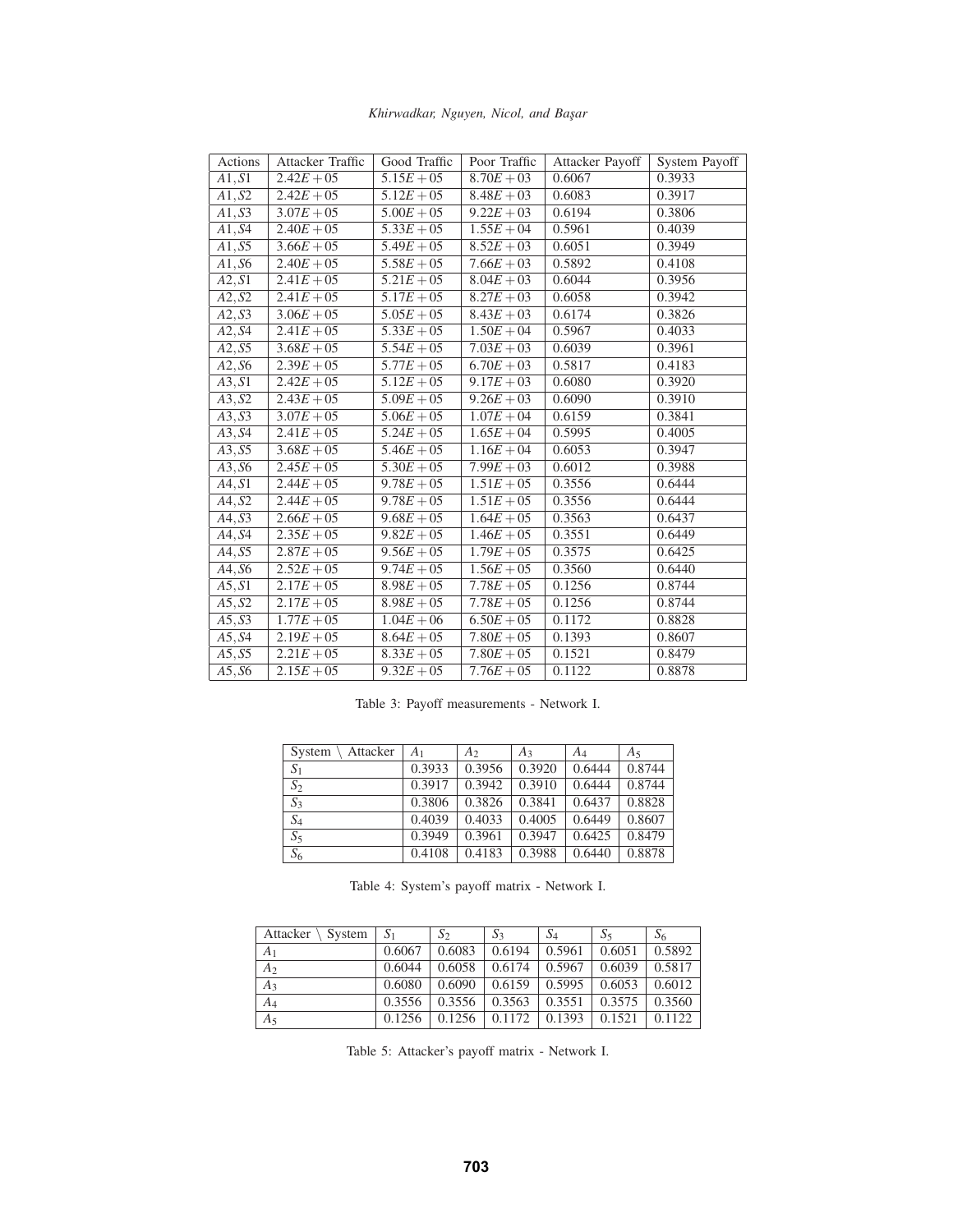| Actions             | Attacker     | <b>Background Traffic</b> | Attacker Payoff | System Payoff |
|---------------------|--------------|---------------------------|-----------------|---------------|
| $\overline{A1, S1}$ | $1.25E + 08$ | $3.03E + 07$              | 0.9665          | 0.2335        |
| A1, S2              | $1.25E + 08$ | $3.03E + 07$              | 0.9665          | 0.2335        |
| A1, S3              | $1.27E + 08$ | $2.86E + 07$              | 0.9796          | 0.2204        |
| $A1,\overline{S4}$  | $1.25E + 08$ | $3.03E + 07$              | 0.9659          | 0.2341        |
| A1, S5              | $1.27E + 08$ | $2.86E + 07$              | 0.9796          | 0.2204        |
| A1, S6              | $1.25E + 08$ | $3.01E + 07$              | 0.9676          | 0.2324        |
| A2, S1              | $1.25E + 08$ | $3.03E + 07$              | 0.9665          | 0.2335        |
| A2, S2              | $1.25E + 08$ | $3.03E + 07$              | 0.9664          | 0.2336        |
| A2, S3              | $1.27E + 08$ | $2.86E + 07$              | 0.9796          | 0.2204        |
| A2, S4              | $1.25E + 08$ | $3.03E + 07$              | 0.9659          | 0.2341        |
| A2, S5              | $1.27E + 08$ | $2.86E + 07$              | 0.9796          | 0.2204        |
| A2, S6              | $1.25E + 08$ | $3.01E + 07$              | 0.9676          | 0.2324        |
| A3, S1              | $1.25E + 08$ | $3.03E + 07$              | 0.9664          | 0.2336        |
| A3, S2              | $1.25E + 08$ | $3.03E + 07$              | 0.9664          | 0.2336        |
| A3, S3              | $1.27E + 08$ | $2.86E + 07$              | 0.9796          | 0.2204        |
| A3, S4              | $1.25E + 08$ | $3.03E + 07$              | 0.9659          | 0.2341        |
| A3, S5              | $1.27E + 08$ | $2.86E + 07$              | 0.9796          | 0.2204        |
| A3, S6              | $1.25E + 08$ | $\overline{3.01E} + 07$   | 0.9676          | 0.2324        |
| A4, S1              | $1.26E + 08$ | $2.94E + 07$              | 0.9729          | 0.2271        |
| A4, S2              | $1.25E + 08$ | $3.02E + 07$              | 0.9666          | 0.2334        |
| A4, S3              | $1.25E + 08$ | $3.02E + 07$              | 0.9666          | 0.2334        |
| A4, S4              | $1.26E + 08$ | $2.94E + 07$              | 0.9729          | 0.2271        |
| A4, S5              | $1.25E + 08$ | $3.02E + 07$              | 0.9666          | 0.2334        |
| A4, S6              | $1.25E + 08$ | $3.02E + 07$              | 0.9669          | 0.2331        |
| A5, S1              | $3.06E + 07$ | $3.46E + 07$              | 0.8169          | 0.3831        |
| A5, S2              | $3.06E + 07$ | $3.46E + 07$              | 0.8169          | 0.3831        |
| A5, S3              | $3.06E + 07$ | $3.46E + 07$              | 0.8169          | 0.3831        |
| A5, S4              | $3.06E + 07$ | $3.46E + 07$              | 0.8169          | 0.3831        |
| A5, S5              | $3.06E + 07$ | $3.46E + 07$              | 0.8169          | 0.3831        |
| A5, S6              | $3.06E + 07$ | $3.46E + 07$              | 0.8169          | 0.3831        |

*Khirwadkar, Nguyen, Nicol, and Bas¸ar*

Table 6: Bandwidth - Network II.

one player is restricted to 2 actions (See (Berger 2003) for classical FP and (Shamma and Arslan 2004) for stochastic FP). Nevertheless, there are counter examples (e.g., for  $3 \times 3$  games) where FP does not converge to the mixed strategy NE (Shamma and Arslan 2005). Several techniques that can be used to enhance convergence are discussed in (Shamma and Arslan 2005, Nguyen, Alpcan, and Başar 2010a).

One assumption in a fictitious play process is each player has to be able to observe the actions of the opponent. As mentioned earlier, the Attacker's central controller has to send messages to the zombies to coordinate the attacks. On the System's side, the master router also controls all the routers in the pushback mechanism using pushback control messages. In this work, we assume each player has access to its opponent's control messages, and thus can observe the opponent's actions. In practice, players are subject to both decision errors (e.g., control messages may get corrupted, delayed, or lost) and observation errors (due to incomplete information on the other's actions). Such complications may affect the convergence and the Nash equilibria of the game (Nguyen, Alpcan, and Basar 2009, Nguyen, Alpcan, and Başar 2010b).

## **4.2 Flow-based simulation results**

The results from payoff measurements and the payoff matrices of the System and the Attacker are presented in Tables 6, 7, and 8, respectively. Again, we use the parameters given in Section 3. From Gambit, there are three Nash equilibria For Network II:

- Attacker  $(0,0,0,1,0)$ , System  $(0,0.992,0,0,0.008,0)$ .
- Attacker  $(0,0,0,1,0)$ , System  $(0,0.992,0.008,0,0,0)$ .
- Attacker  $(0,0,0,1,0)$ , System  $(0,1,0,0,0,0)$ .

Again, the fictitious play simulation results are in agreement with the Nash equilibria obtained from Gambit. Note that the first two mixed-strategy Nash equilibria (MSNE) shown above are very close to pure strategies. In the case where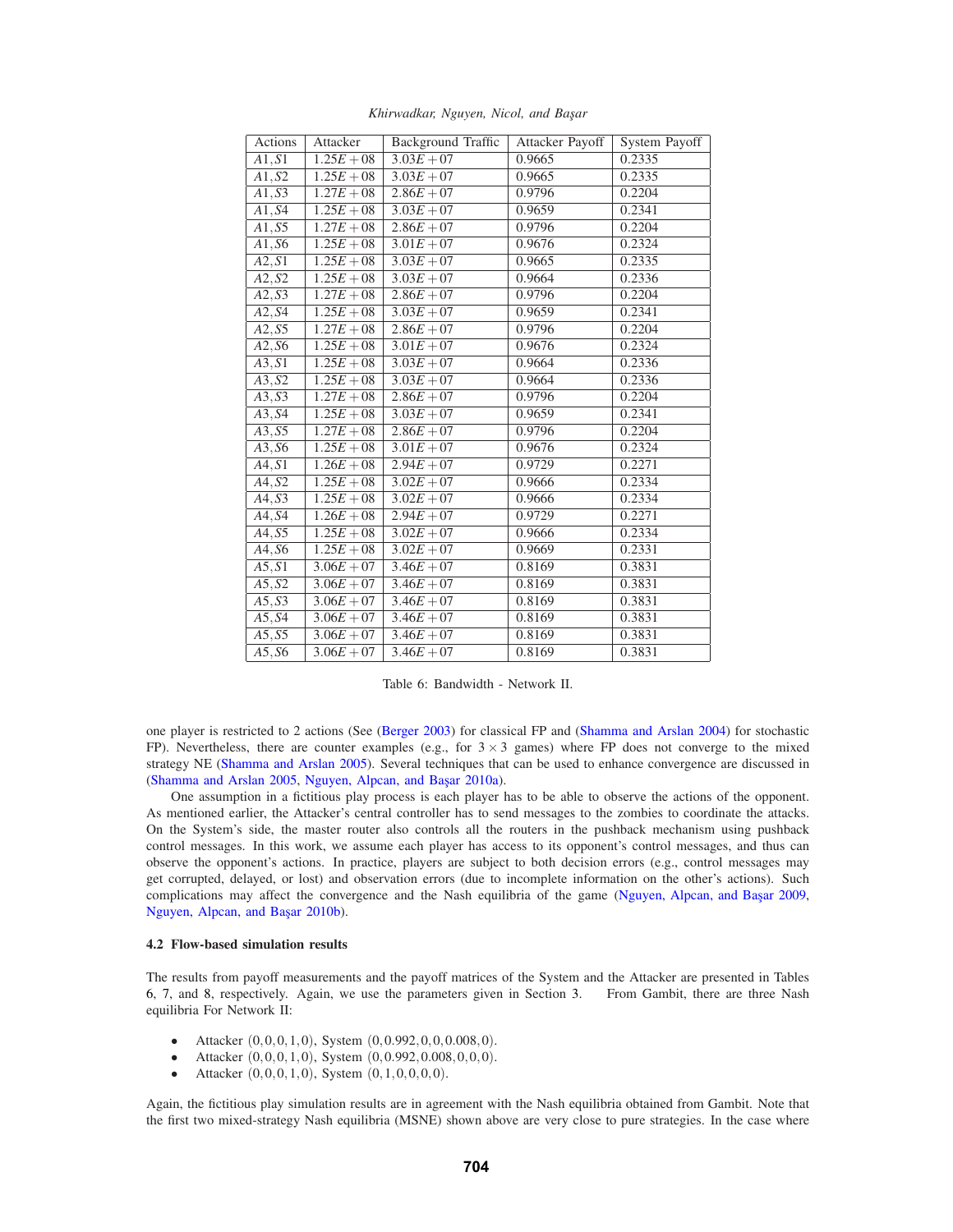| Attacker<br>System | A <sub>1</sub> | A <sub>2</sub> | $A_3$  | A4     | $A_5$  |
|--------------------|----------------|----------------|--------|--------|--------|
| S <sub>1</sub>     | 0.2335         | 0.2335         | 0.2336 | 0.2271 | 0.3831 |
| $S_2$              | 0.2335         | 0.2336         | 0.2336 | 0.2334 | 0.3831 |
| $S_3$              | 0.2204         | 0.2204         | 0.2204 | 0.2334 | 0.3831 |
| $S_4$              | 0.2341         | 0.2341         | 0.2341 | 0.2271 | 0.3831 |
| $S_5$              | 0.2204         | 0.2204         | 0.2204 | 0.2334 | 0.3831 |
| $S_6$              | 0.2324         | 0.2324         | 0.2324 | 0.2331 | 0.3831 |

*Khirwadkar, Nguyen, Nicol, and Bas¸ar*

Table 7: System's payoff matrix - Network II.

| Attacker<br>System | $S_1$  | $S_2$  | $S_3$  | $S_4$  | $S_5$  | $S_6$  |
|--------------------|--------|--------|--------|--------|--------|--------|
| A <sub>1</sub>     | 0.9665 | 0.9665 | 0.9796 | 0.9659 | 0.9796 | 0.9676 |
| A <sub>2</sub>     | 0.9665 | 0.9664 | 0.9796 | 0.9659 | 0.9796 | 0.9676 |
| $A_3$              | 0.9664 | 0.9664 | 0.9796 | 0.9659 | 0.9796 | 0.9676 |
| $A_4$              | 0.9729 | 0.9666 | 0.9666 | 0.9729 | 0.9666 | 0.9669 |
| A <sub>5</sub>     | 0.8169 | 0.8169 | 0.8169 | 0.8169 | 0.8169 | 0.8169 |

Table 8: Attacker's payoff matrix - flow-based.





Figure 4: System's empirical frequencies - flow-based. Figure 5: Attacker's empirical frequencies - Network II.

there are mixed-strategy Nash equilibria, if the first action (at time  $\tau = 0$ ) of each player is chosen appropriately (which is necessary only if there are both mixed-strategy NE and pure-strategy NE), the empirical frequencies of the player's actions will converge to a mixed-strategy Nash equilibrium, which means each player will alternate among the pure strategies constituting the MSNE with proportional numbers of times.

## **5 METHODOLOGY AND PARALLELISM**

Both the packet and flow based models were implemented in PRIME, which can exploit parallelism automatically. An important point is that in the packet based approach the temporal separation between distributed components is on the order of the latency across a link. For packet-based simulation this is small. In the flow-based simulation the temporal separation is on the order of the delay between successive updates to the background flow rates. This is considerably larger, and furthermore these updates can be done synchronously. This fact implies that the flow-based approach has potential for a much higher level of performance both because of the model abstraction, but also by reducing the overhead associated with synchronization. The nature of the game-theoretic defense allowed us to develop a methodology for evaluating it that is friendly to parallel processing.

# **6 CONCLUSION**

In this paper we have developed a methodology suitable for evaluating the effectiveness of a game-theoretic defense against DDoS, using parallel simulation. We have modeled DDoS attacks and the pushback mechanism as a 2-player game between the Attacker and the System. We have used a simple fictitious play mechanism (classical FP) that allows players to learn their Nash equilibrium strategies without necessarily knowing the opponent's payoff function. Simulation experiments forced us to develop a flow-based simulation of traffic, because the packet-based approach takes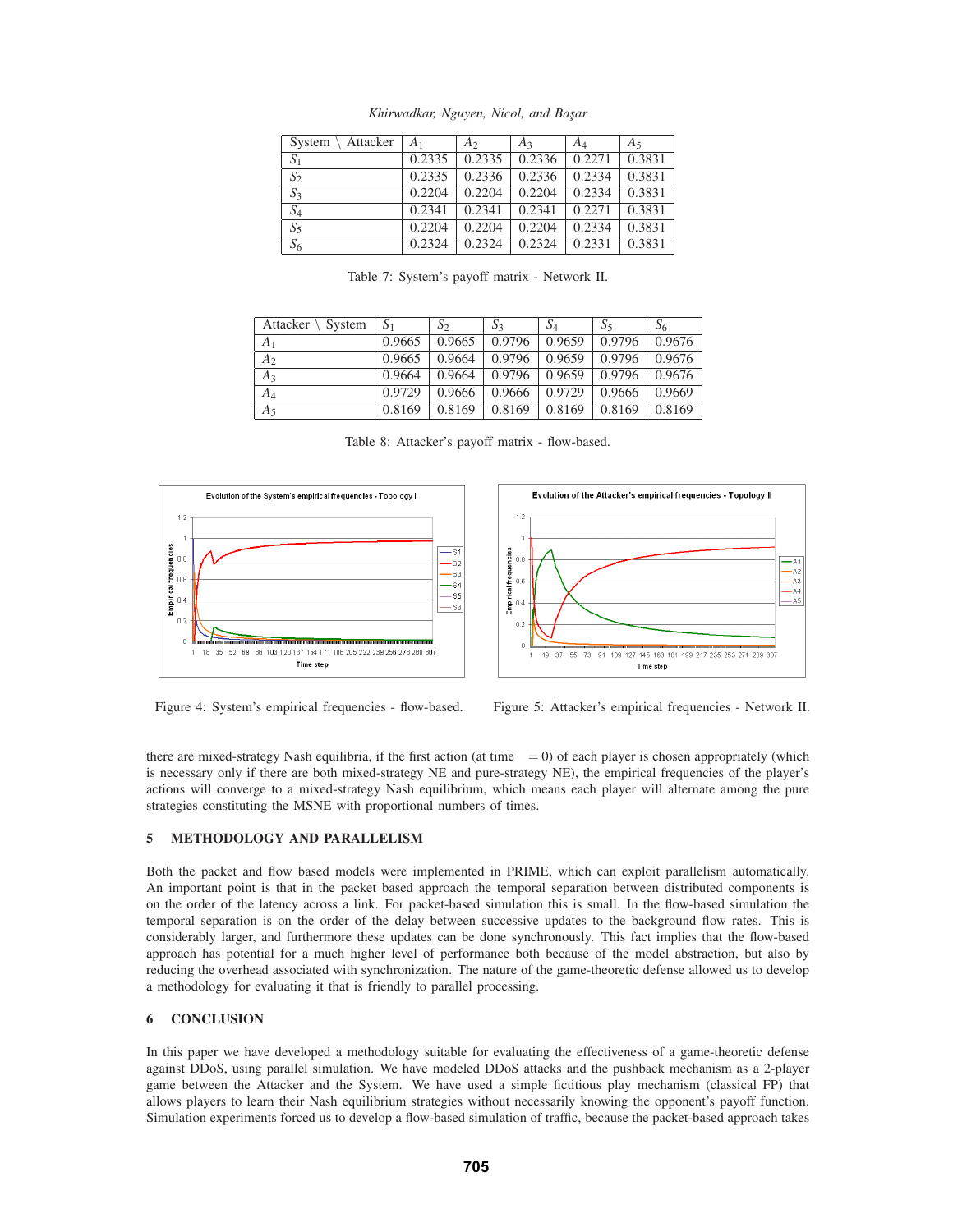#### *Khirwadkar, Nguyen, Nicol, and Bas¸ar*

too much computation time. The flow-based approach is much more efficient, due to its aggregation of flows, and its allowance for larger temporal separation between submodels in parallelized simulation.

### **ACKNOWLEDGMENTS**

This work was supported by the Boeing Company.

## **REFERENCES**

Berger, U. 2003, March. Fictitious play in 2xn games. Game theory and information, EconWPA.

- Ioannidis, J., and S. M. Bellovin. 2002. Implementing pushback: Router-based defense against ddos attacks. In *NDSS*.
- Liljenstam, M., J. Liu, D. Nicol, Y. Yuan, G. Yan, and C. Grier. 2005. Rinse: the real-time immersive network simulation environment for network security exercises. In *In Proceedings of the 19th ACM/IEEE/SCS Workshop on Principles of Advanced and Distributed Simulation (PADS*.
- Liu, J. 2006. Parallel real-time immersive modeling environment (prime) scalable simulation framework (ssf). Technical report, Colorado School of Mines.
- Liu, J. 2007. The design of prime ssfnet: A tutorial for developers of the network simulator. Technical report, Colorado School of Mines.
- Liu, P., W. Zang, and M. Yu. 2005. Incentive-based modeling and inference of attacker intent, objectives, and strategies. *ACM Trans. Inf. Syst. Secur.* 8 (1): 78–118.
- Mahajan, R., S. M. Bellovin, S. Floyd, J. Ioannidis, V. Paxson, and S. Shenker. 2002. Controlling high bandwidth aggregates in the network. *ACM Computer Communication Review* 32:62–73.
- McKelvey, R. D., A. M. McLennan, and T. L. Turocy. 2006. Gambit: Software tools for game theory. Technical report, Version 0.2007.01.30.
- Nelsen, R. B. 2006. *An introduction to copulas*. Springer Series in Statistics. New York, NY: Springer-Verlag. 2nd Edition.
- Nguyen, K. C., T. Alpcan, and T. Başar. 2009, June. Security games with incomplete information. In *Proc. of IEEE Intl. Conf. on Communications (ICC 2009)*. Dresden, Germany.
- Nguyen, K. C., T. Alpcan, and T. Başar. 2010a, September. Fictitious play with time-invariant frequency update for network security. In *Proc. of the 2010 IEEE Multi-Conference on Systems and Control (MSC10)*. Yokohama, Japan.
- Nguyen, K. C., T. Alpcan, and T. Başar. 2010b, June-July. Security games with decision and observation errors. In *Proc. of the 2010 American Control Conference (ACC 2010)*. Baltimore, Maryland, USA.
- Nicol, D. M., and G. Yan. 2006. High-performance simulation of low-resolution network flows. *Simulation* 82 (1): 21–42.
- Peng, T., C. Leckie, and K. Ramamohanarao. 2007. Survey of network-based defense mechanisms countering the dos and ddos problems. *ACM COMP. SURV* 39 (1).
- Robinson, J. 1951. An iterative method of solving a game. *Ann. Math.* 54:296–301.

Shamma, J. S., and G. Arslan. 2004, July. Unified convergence proofs of continuous-time fictitious play. *IEEE Transactions on Automatic Control* 49 (7): 1137–1142.

Shamma, J. S., and G. Arslan. 2005, March. Dynamic fictitious play, dynamic gradient play, and distributed convergence to nash equilibria. *IEEE Transactions on Automatic Control* 50 (3): 312–327.

### **AUTHOR BIOGRAPHIES**

**TANMAY KHIRWADKAR** received a B.Tech degree in Computer Science from Indian Institute of Technology (IIT) Bombay in 2009. He is currently pursuing a M.S. Degree in Computer Science at the University of Illinois at Urbana-Champaign. He works as a Research Assistant at the Information Trust Institute with Professor David Nicol. His research interests include Network Security, Game Theory, and Databases. His email address is <khirwad1@illinois.edu>.

**KIEN C. NGUYEN** received a B.Eng. in Electronics and Telecommunications from Hanoi University of Technology, Vietnam, an M.Eng.Sc. in Telecommunications from the University of New South Wales, Australia, and an M.S. in Electrical and Computer Engineering (ECE) from the University of Illinois at Urbana-Champaign (UIUC). He is currently a Ph.D. Candidate in ECE at UIUC. His research interests include network security, hypothesis testing, and game theory. He was a recipient of an Australian Development Scholarship (2001) and a Vietnam Education Foundation Fellowship (2004). His email address is <knguyen4@illinois.edu>.

**David M. Nicol** is Professor of Electrical and Computer Engineering at the University of Illinois at Urbana-Champaign. He holds a B.A. in mathematics from Carleton College (1979), and M.S. and Ph.D. degrees in computer science from the University of Virginia (1983,1985). Prior to joining UIUC, he taught at the College of William & Mary, and Dartmouth College. He has served in many roles in the simulation community (e.g. Editor-in-Chief of ACM TOMACS,